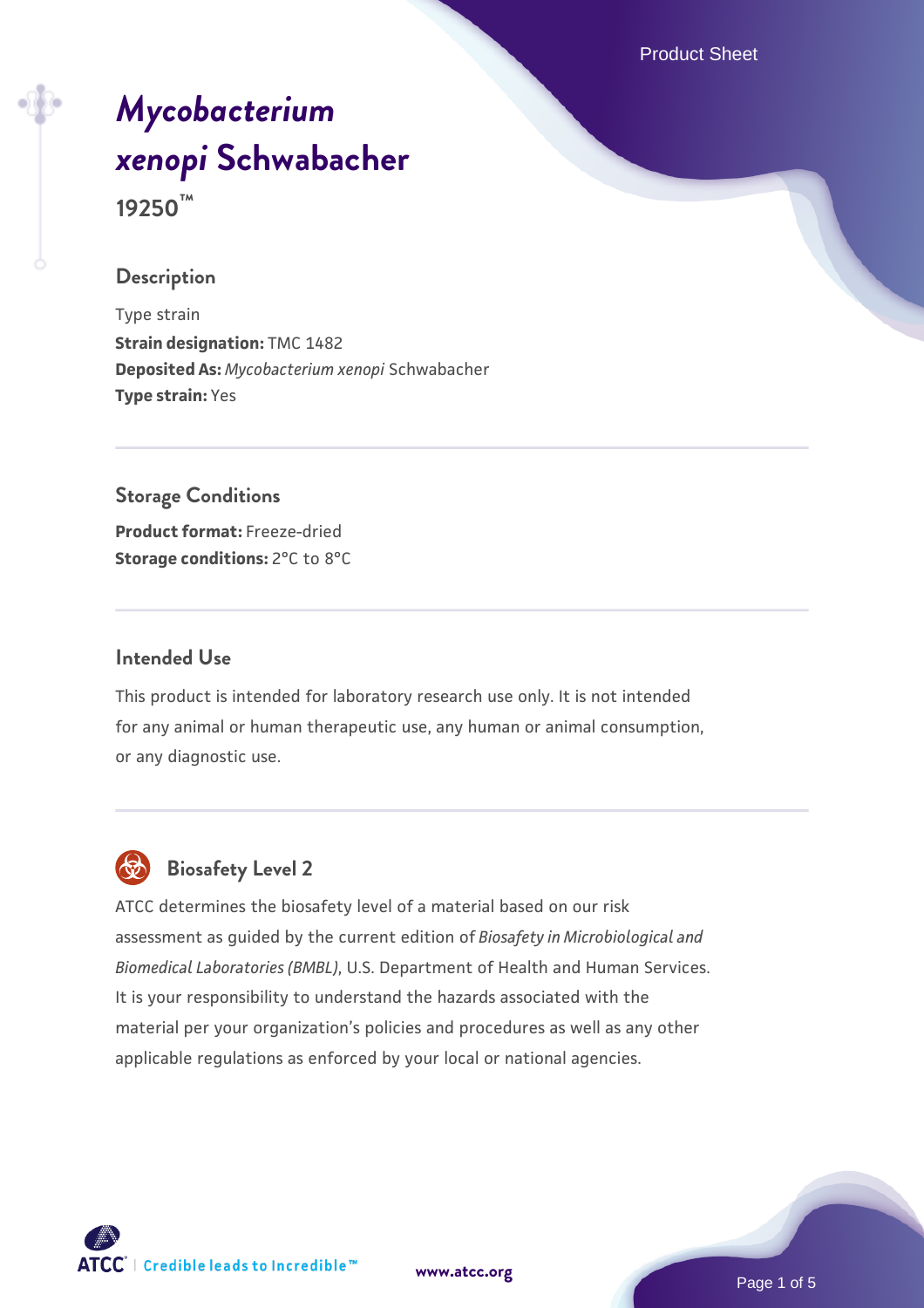ATCC highly recommends that appropriate personal protective equipment is always used when handling vials. For cultures that require storage in liquid nitrogen, it is important to note that some vials may leak when submersed in liquid nitrogen and will slowly fill with liquid nitrogen. Upon thawing, the conversion of the liquid nitrogen back to its gas phase may result in the vial exploding or blowing off its cap with dangerous force creating flying debris. Unless necessary, ATCC recommends that these cultures be stored in the vapor phase of liquid nitrogen rather than submersed in liquid nitrogen.

# **Certificate of Analysis**

For batch-specific test results, refer to the applicable certificate of analysis that can be found at www.atcc.org.

## **Growth Conditions**

**Medium:**  [ATCC Medium 1395: Middlebrook 7H9 broth with ADC enrichment](https://www.atcc.org/-/media/product-assets/documents/microbial-media-formulations/1/3/9/5/atcc-medium-1395.pdf?rev=83f84c8c9e994a71a2edb0458ff02218) [ATCC Medium 0173: Middlebrook 7H10 Agar w/ OADC](https://www.atcc.org/-/media/product-assets/documents/microbial-media-formulations/0/1/7/3/atcc-medium-0173.pdf?rev=2fcd87d0ebaf471d8aa6aba3758ef39f) [ATCC Medium 90: Lowenstein Jenson medium](https://www.atcc.org/-/media/product-assets/documents/microbial-media-formulations/9/0/atcc-medium-90.pdf?rev=2af45eec61614a8e9024c1519219fe34) **Temperature:** 37°C **Atmosphere:** Aerobic

## **Handling Procedures**

- 1. Open vial according to enclosed instructions.
- 2. Using a single tube of #1395 broth (5 to 6 mL), withdraw approximately 0.5 to 1.0 mL with a Pasteur or 1.0 mL pipette. Rehydrate the entire pellet.

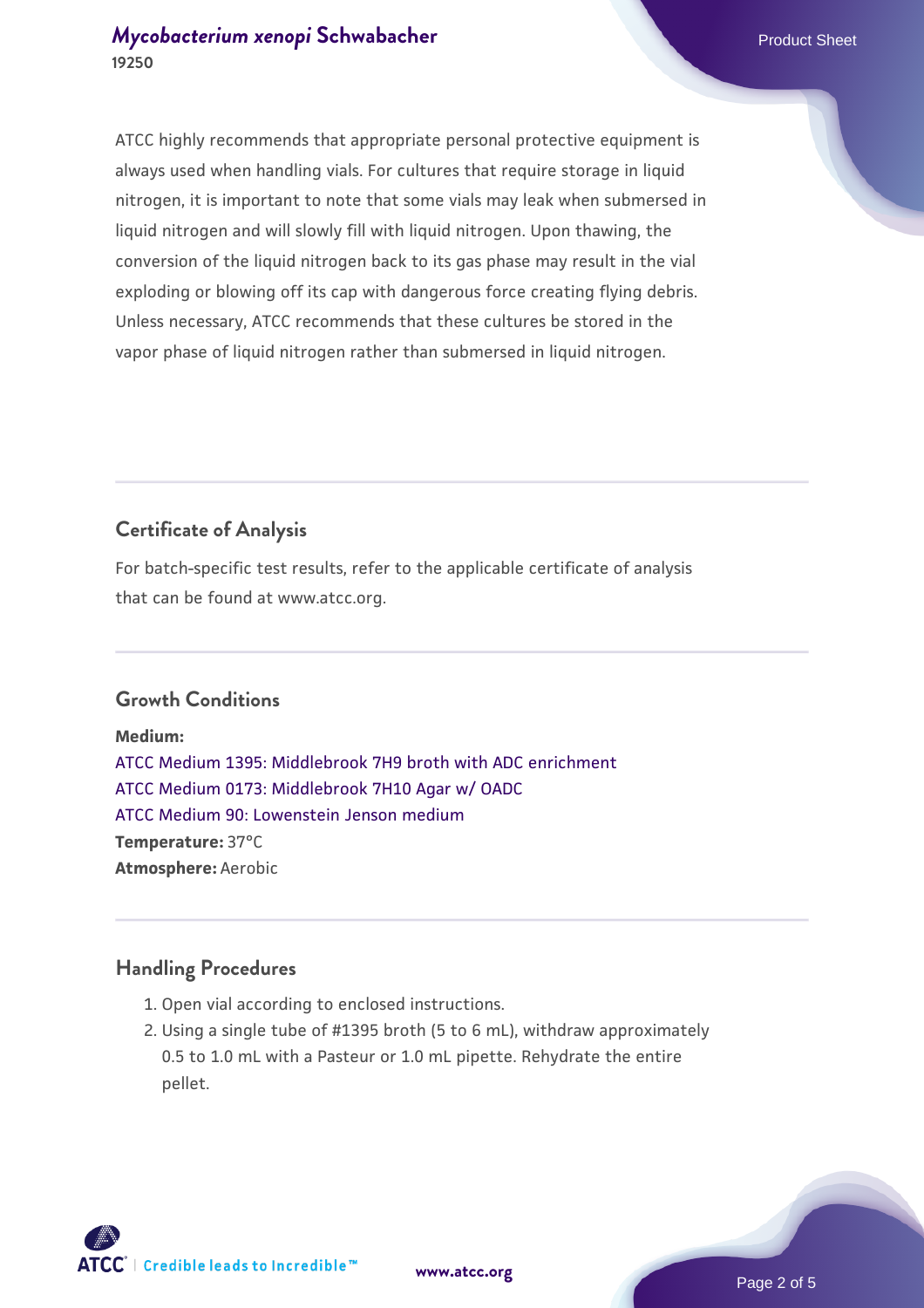- 3. Aseptically transfer this aliquot back into the broth tube. Mix well.
- 4. Use several drops of the suspension to inoculate a #173 and/or #90 agar slant and/or plate.
- 5. Incubate the tubes and plate at 37°C for two to three weeks.

#### **Notes**

Additional information on this culture is available on the ATCC® web site at www.atcc.org.

## **Material Citation**

If use of this material results in a scientific publication, please cite the material in the following manner: *Mycobacterium xenopi* Schwabacher (ATCC 19250)

## **References**

References and other information relating to this material are available at www.atcc.org.

#### **Warranty**

The product is provided 'AS IS' and the viability of ATCC® products is warranted for 30 days from the date of shipment, provided that the customer has stored and handled the product according to the information included on the product information sheet, website, and Certificate of Analysis. For living cultures, ATCC lists the media formulation and reagents that have been found to be effective for the product. While other unspecified media and reagents may also produce satisfactory results, a



**[www.atcc.org](http://www.atcc.org)**

Page 3 of 5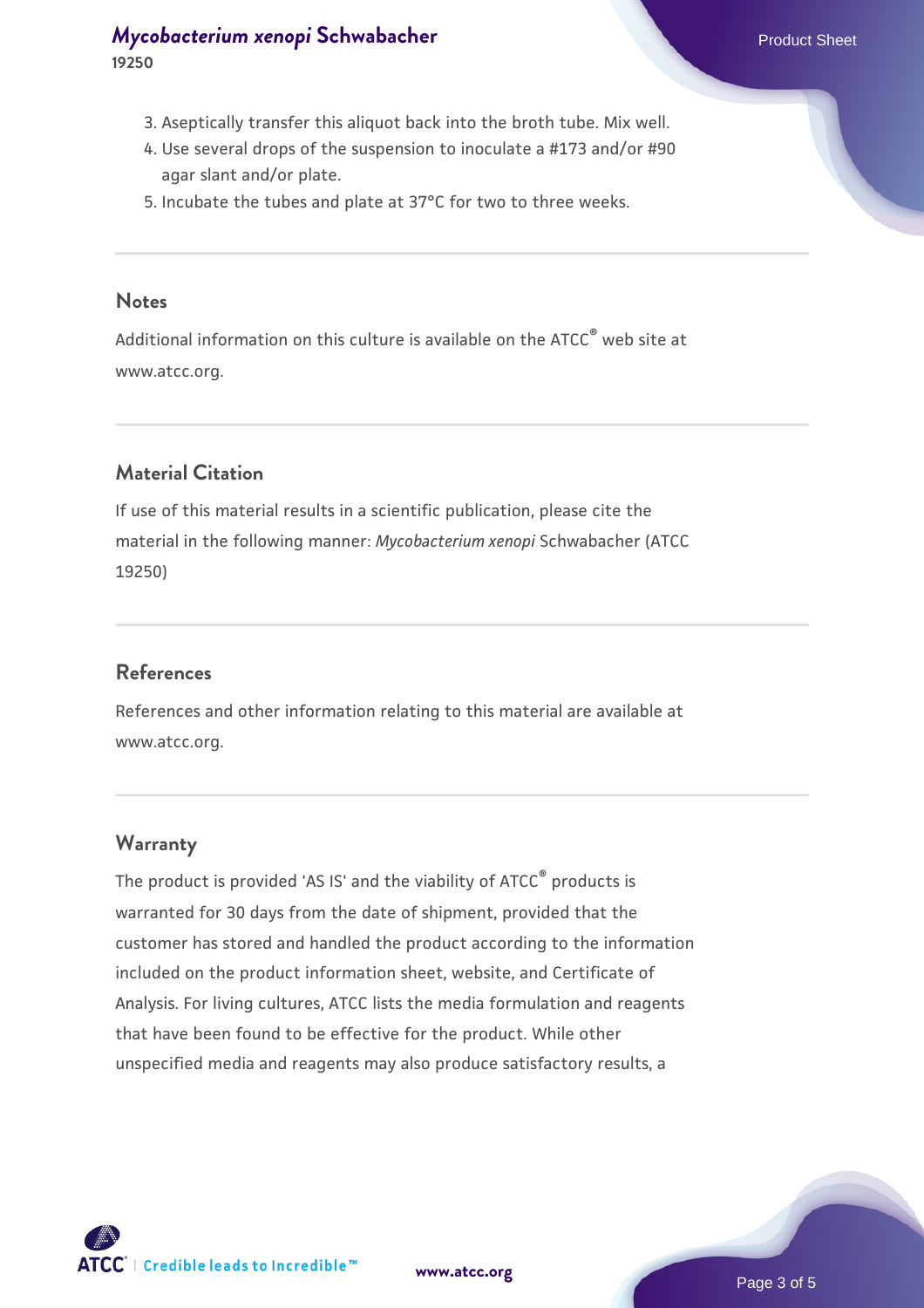change in the ATCC and/or depositor-recommended protocols may affect the recovery, growth, and/or function of the product. If an alternative medium formulation or reagent is used, the ATCC warranty for viability is no longer valid. Except as expressly set forth herein, no other warranties of any kind are provided, express or implied, including, but not limited to, any implied warranties of merchantability, fitness for a particular purpose, manufacture according to cGMP standards, typicality, safety, accuracy, and/or noninfringement.

## **Disclaimers**

This product is intended for laboratory research use only. It is not intended for any animal or human therapeutic use, any human or animal consumption, or any diagnostic use. Any proposed commercial use is prohibited without a license from ATCC.

While ATCC uses reasonable efforts to include accurate and up-to-date information on this product sheet, ATCC makes no warranties or representations as to its accuracy. Citations from scientific literature and patents are provided for informational purposes only. ATCC does not warrant that such information has been confirmed to be accurate or complete and the customer bears the sole responsibility of confirming the accuracy and completeness of any such information.

This product is sent on the condition that the customer is responsible for and assumes all risk and responsibility in connection with the receipt, handling, storage, disposal, and use of the ATCC product including without limitation taking all appropriate safety and handling precautions to minimize health or environmental risk. As a condition of receiving the material, the customer agrees that any activity undertaken with the ATCC product and any progeny or modifications will be conducted in compliance with all applicable laws, regulations, and guidelines. This product is provided 'AS IS' with no representations or warranties whatsoever except as expressly set forth herein and in no event shall ATCC, its parents, subsidiaries, directors, officers, agents, employees, assigns, successors, and affiliates be liable for indirect,